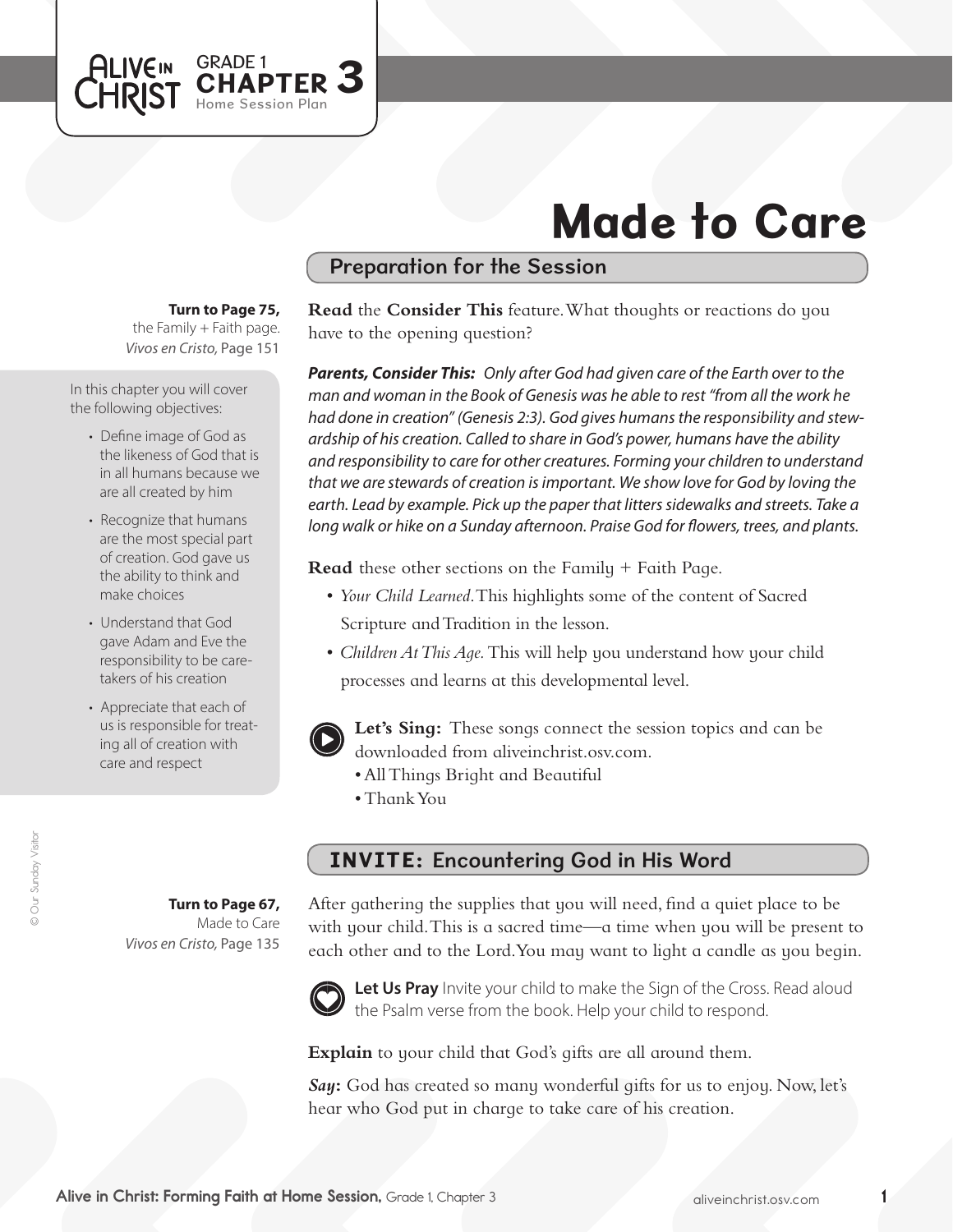**Guide** your child through the Preparing for God's Word Ritual you learned in the Introduction Session or play Track 1 of the Songs of Scripture CD.

- Proclaim God's Word in the Parchment Paper box on the page.
- Maintain several moments of silence.
- Ask: What did you hear God say to you today?

**Invite** your child to respond and also share what you heard.

Now, look at the *What Do You Wonder?* box.

*Say***:** God asks us to take care of everyone and everything that was created.

*Ask***:** What else she/he might wonder about God's creation and how we can take care of everything God made.

### DISCOVER: Learning God's Truth

**Turn to Page 68,**

In God's Image *Vivos en Cristo,* Page 137

**Read** aloud the paragraph.

**Hold** up an index card with the phrase **image of God** written on it. With the help of the Catholic Faith Words box, explain the meaning of the phrase,"People are made to be like God."

Look at the picture on the page.Ask your child to tell you what the people might be doing. Do these people know each other?

**Read** aloud the story which continues on page 69.

#### **Turn to Page 69,**

Gifts in Creation *Vivos en Cristo,* Page 139

Ask: What did Josh make? What can people do that cookies cannot do? What is your favorite thing that we do together?

**Read** the first paragraph aloud.

*Ask***:** Why are people the most special part of creation?

**Read** the second paragraph aloud.

**Invite** your child to name some of the gifts from God in the world that she/he learned about from the last lesson.

*Ask***:** How are you a part of God's creation? (Answers may include God created me, or I can care for creation.)

**Discuss** how people should share their gifts from God.

Read the directions for the gold-star activity. Direct the children to underline two gifts that are inside each person.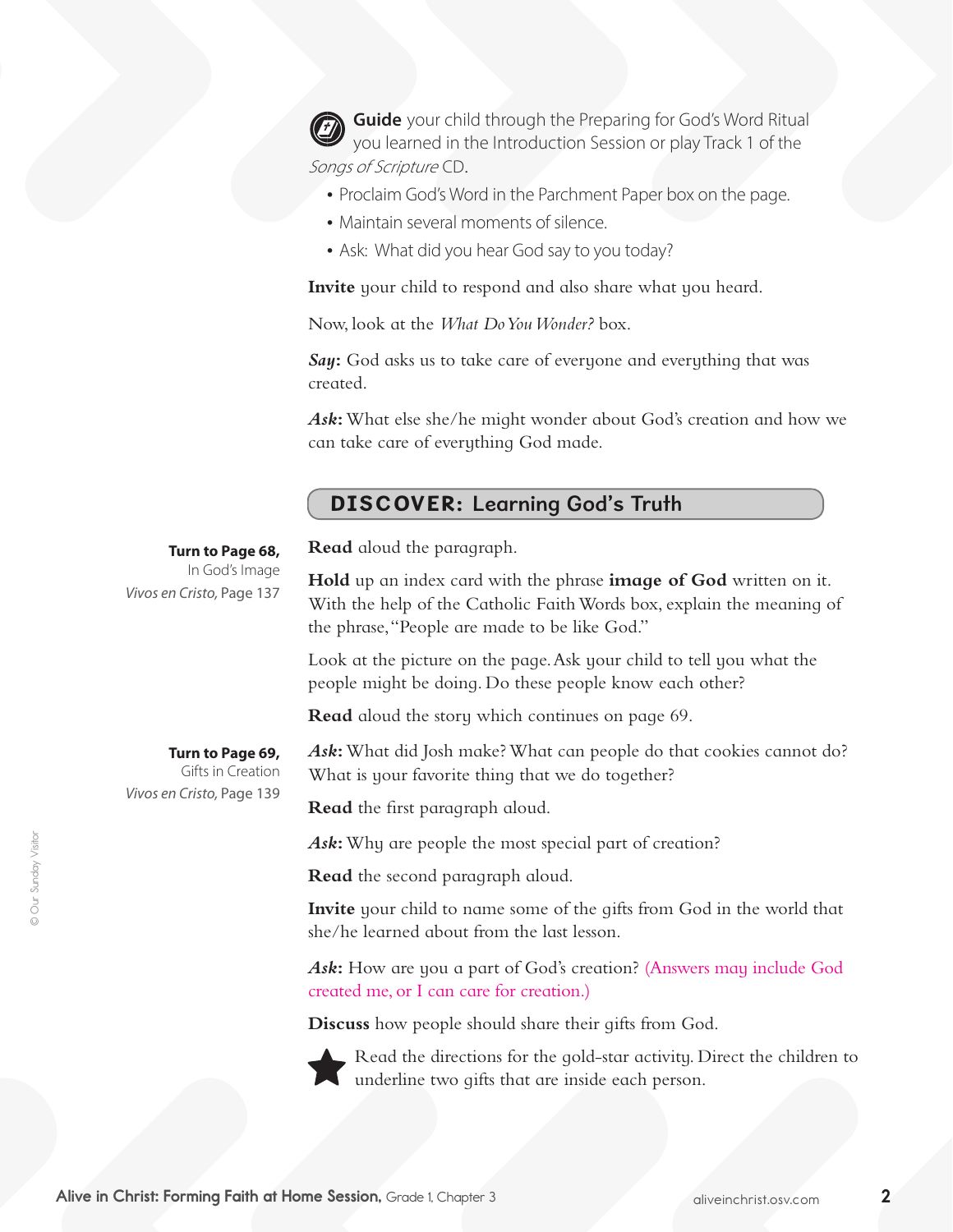**Ask** your child to explain how a person is different than a tree. Explain how a person is different than a bird. Now, ask your child to draw themselves choosing to be a sign of God's love. (sharing a toy, taking care of a pet, etc.)

*Parents, Consider This: The next several pages will reinforce God's command that we take care of all that he has given us. That command includes the personal care of our bodies, minds, and spirit. Taking your child to the doctor, caring for scrapes and bruises, providing health foods and "nagging" him/her to brush teeth, are some of the ways you help your child learn to honor his/her body as a gift from God. The gift of health and well-being is of such incredible value. We praise God when we take care of that invaluable gift.*

**Read** aloud the introduction.

**Explain** that in the following Scripture story, God tells humans how to show him love and thanks for creation.

**Turn to Page 70,** God's Command *Vivos en Cristo,* Page 141

**Proclaim** "Take Care of What I've Given You."

Read the directions for the gold-star activity. Direct your child to circle in the text what God asked Adam and Eve to do.Talk with her/him about practical ways they can be a partner with God. Make a list of three things that you will do and three things that she/he will do to be good stewards. (Walk the dog without complaining. Use less paper towels, or both sides of a piece of paper.) Perhaps she/he could play detective for a week and discover the ways your family might be wasting water, food, or other resources.

**Point** out the stained glass window. Ask your child to share some of the gifts of creation that they see in the window. Open the discussion to include things that are gifts from God that she/he has seen in nature.

**Read** aloud "Show Love."

Ask: How can you show your love for God? (I can care for living things.) How can you thank God for all that he has given you? (I can be a caretaker.)

**Hold** up an index card of the word **caretaker**. Invite your child to name some habits a good caretaker should have.

**Have** your child trace the letters to complete the sentence. Read the statement together and ask your child, "Who said those words?"

**Turn to Page 71,**  Show Love *Vivos en Cristo,* Page 143